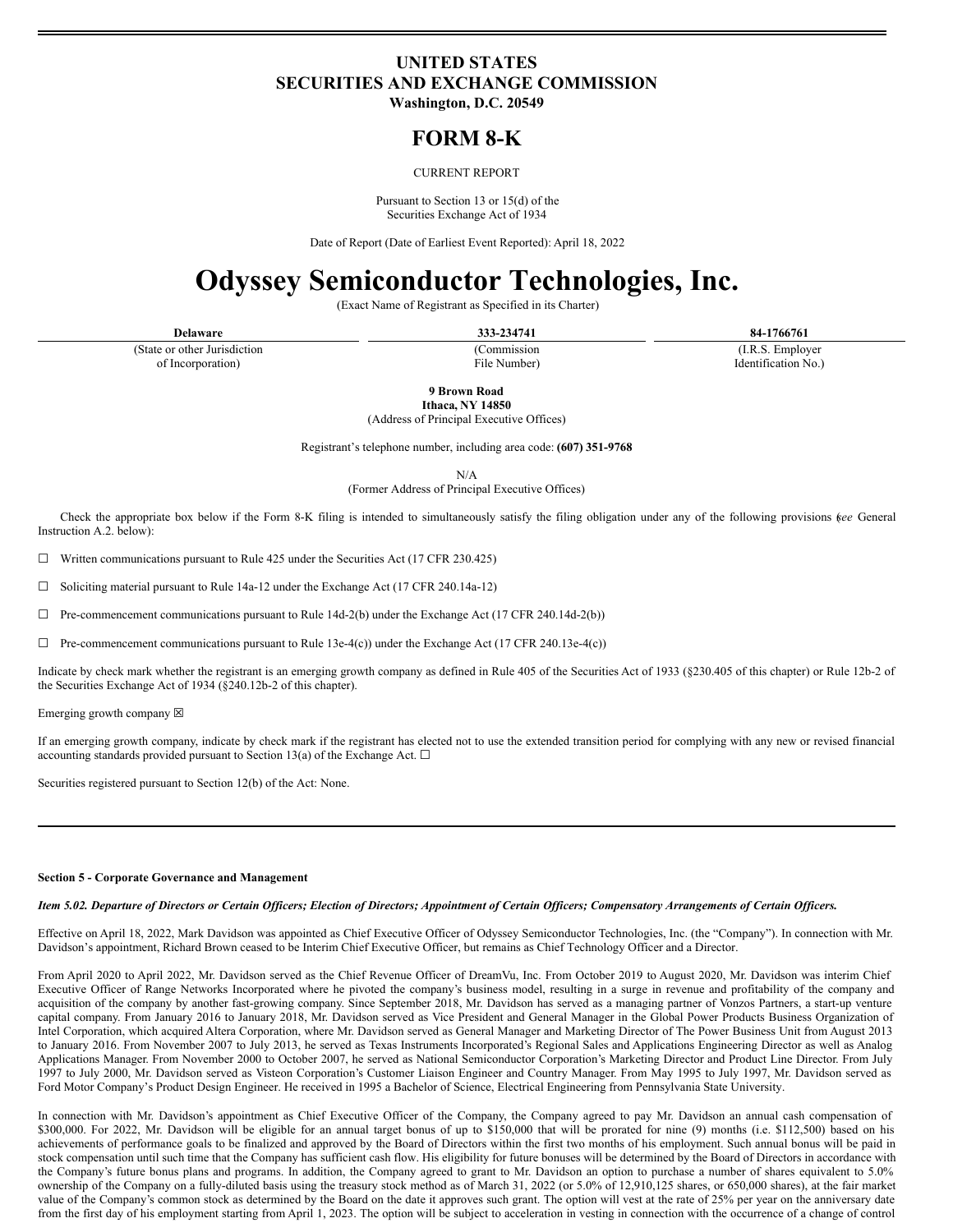event during the term of Mr. Davidson's employment.

#### **Section 7 – Regulation FD**

#### *Item 7.01. Regulation FD Disclosure*

On April 18, 2022, the Company published a press release regarding the appointment of Mr. Davidson as Chief Executive Officer of the Company.

A copy of the press release is attached hereto as Exhibit 99.1. The information contained in this item of the Current Report on Form 8-K (including the exhibit) is being furnished and shall not be deemed "filed" for the purposes of Section 18 of the Securities Exchange Act of 1934, as amended (the "Exchange Act"), or otherwise subject to the liabilities of that Section, nor shall it be deemed incorporated by reference in any filing under the Securities Act of 1933, as amended, or the Exchange Act, except as otherwise expressly stated in such filing.

#### **Section 9 – Financial Statements and Exhibits**

*Item 9.01. Financial Statements and Exhibits*

(d) Exhibits

*Exhibit No. Description* 99.1 Press [Release,](#page-2-0) dated April 18, 2022

#### **SIGNATURES**

Pursuant to the requirements of the Securities Exchange Act of 1934, as amended, the Registrant has duly caused this report to be signed on its behalf by the undersigned thereunto duly authorized.

#### Date: April 18, 2022 **Odyssey Semiconductor Technologies, Inc.**

By: /s/ John Edmunds

Name: John Edmunds Title: Chairman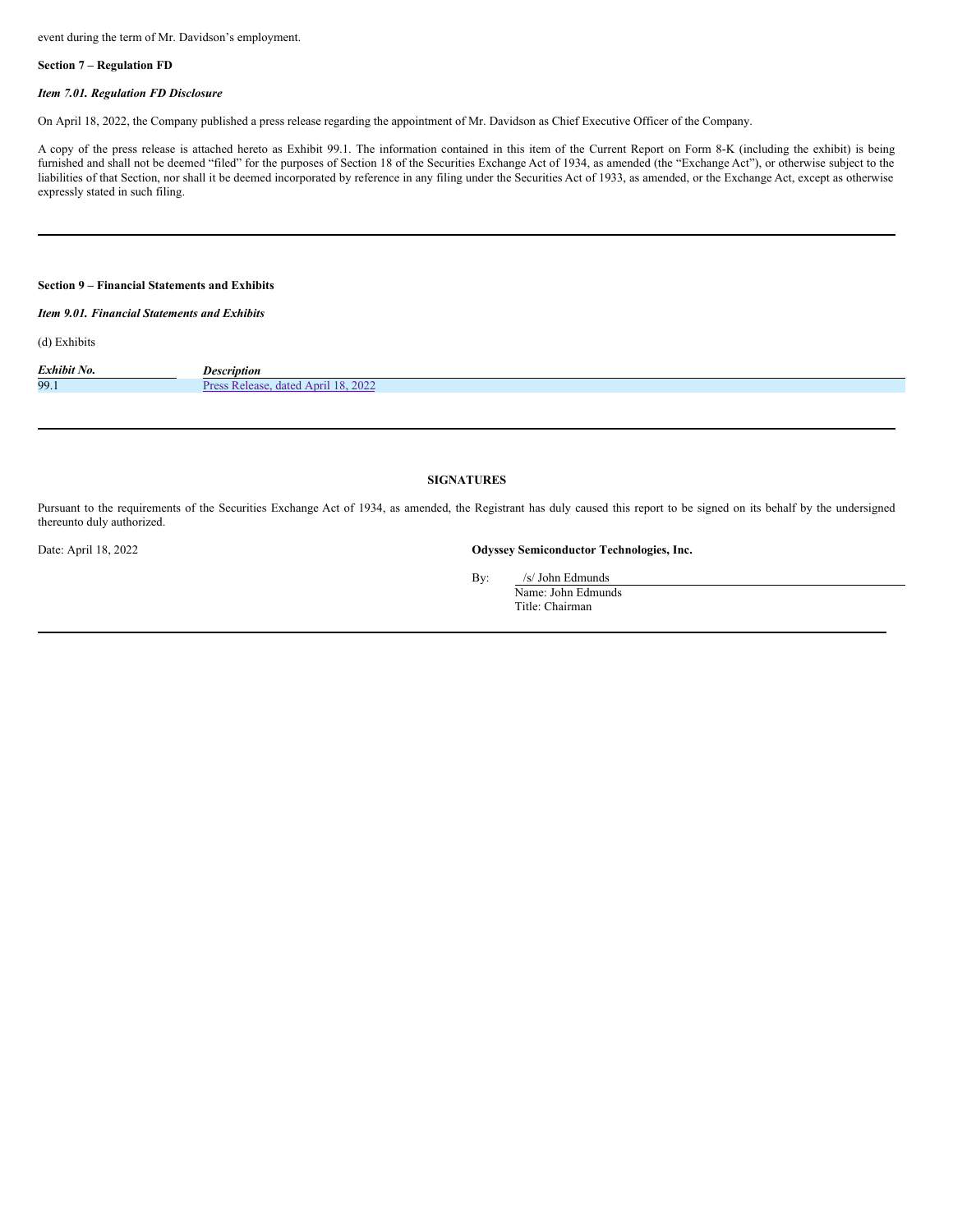# <span id="page-2-0"></span>ODYSSEY SEMI

#### **Odyssey Semiconductor Appoints Mark Davidson as Chief Executive Officer**

#### *Experienced growth leader and company-builder to advance Odyssey's novel vertical GaN business*

ITHACA, N.Y., April 18, 2022 -- Odyssey Semiconductor Technologies, Inc. (OTCQB: ODII), a semiconductor device company developing innovative high-voltage, vertical power switching components based on proprietary Gallium Nitride ("GaN") processing technology, today announced Mark Davidson joined the Company as its new chief executive officer and member of the board of directors on April 18, 2022. He succeeds Rick Brown, the Company's co-founder, who served as interim CEO since September 2021. Mr. Brown will continue as the Company's CTO and Board member.

#### **Board and Management Commentary**

"Mark is known for his versatility to transform businesses into highly successful operations – having spent nearly twenty years working in Silicon Valley," said Rick Brown, co-founder, CTO, and Board member. "When I met Mark, I knew that he was the right leader for us to realize the vision we had when Odyssey was founded and that his leadership and experience will help our company achieve its full potential."

"Mark joins Odyssey at an exciting time for the Company," said John Edmunds, Chairman of the Board.

"Odyssey is on-track to deliver 1200 V vertical GaN FETs in 2022 for a handful of customers who have already requested engineering samples."

"I am thrilled to be joining Odyssey at such an important time for the Company. I am excited to work closely with the Board of Directors and passionate employees as we grow and create value for our customers and shareholders," said Mark Davidson. "The time for GaN is now, and we are confident that Odyssey's approach with vertical GaN will be appreciated and widely adopted by the market."

#### **About Mark Davidson**

Mr. Davidson comes to Odyssey as an experienced growth leader. Before joining Odyssey, Davidson served as the Chief Revenue Officer of DreamVu where he led commercialization and spearheaded revenue generation from scratch. He led the global sales expansion through his vast knowledge of global markets.

Prior to DreamVu, Mr. Davidson served as Chief Executive Officer of Range Networks, where he pivoted the company's business model based on Range Networks' technology leadership and the market opportunity. The pivot not only resulted in a surge in revenue and profitability, but it ultimately led Range Networks to be acquired by an exciting and fast-growing company.

Mark also brings enormous success and experience in the power semiconductor space. He has previously served as Intel Corporation's (through Intel's acquisition of Altera Corporation) Vice President/General Manager, Global Power Products Business Organization, where he directed the transformation of a start-up company into a hyper-growth enterprise. Additionally, he has served as Texas Instruments' Regional Sales and Applications Engineering Director, National Semiconductor's Marketing Director/Product Line Director, Visteon Corporation's Australian Customer Liaison Engineer, and Ford Motor Company's Product Design Engineer. He holds a Bachelor of Science, Electrical Engineering from Pennsylvania State University.

Mr. Davidson will operate from Odyssey's Ithaca, New York facility, which is the location of the Company's global headquarters and its wafer fabrication facility.

#### **About Odyssey Semiconductor Technologies, Inc.**

Odyssey Semiconductor Technologies, Inc. (www.odysseysemi.com), has developed a proprietary technology that is designed to allow for GaN to replace SiC as the leading high-voltage power switching semiconductor material. Based in Ithaca, NY, the Company owns and operates a 10,000 sq. ft. semiconductor wafer manufacturing facility complete with a mix of class 1,000 and class 10,000 clean space as well as tools for advanced semiconductor development and production. Odyssey Semiconductor also offers a world-class semiconductor device development and foundry service.

#### **Forward-Looking Statements**

Statements in this press release that are not descriptions of historical facts are forward-looking statements within the meaning of the safe harbor provisions of the Private Securities Litigation Reform Act of 1995. These forward-looking statements include, but are not limited to, statements about our plans, objectives, forecasts, representations and contentions and are not historical facts and typically are identified by use of terms such as "may," "will," "should," "could," "expect," "plan," "forecast", "anticipate," "believe," "estimate," "predict," "potential," "continue" and similar words, although some forward-looking statements are expressed differently. These forward-looking statements are based on management's current expectations and assumptions and are subject to risks and uncertainties described more fully in the company's filings on Forms 10-K and 10-Q and other periodic filings with the Securities and Exchange Commission. Factors that could cause actual results to differ materially from those currently anticipated include, without limitation, risks relating to the results of our research and development activities, including uncertainties relating to semiconductor process manufacturing; the early stage of our GaN-based technology presently under development; our ability to protect our intellectual property rights that are valuable to our business, including patent and other intellectual property rights; our ability to successfully market and sell our technologies; the ability to achieve high volume manufacturing and the size and growth of the potential markets for any of our technologies, the rate and degree of market acceptance of any of our technologies and our ability to raise funding to support operations and the continued development and qualification of our technology.

In light of these risks, uncertainties and assumptions, the forward-looking statements regarding future events and circumstances discussed in this press release may not occur, and actual results could differ materially and adversely from those anticipated or implied in the forward-looking statements. You should not rely upon forward-looking statements as predictions of future events. The forward-looking statements included herein speak only as of the date hereof, and we undertake no obligation to update publicly or privately any forward-looking statements for any reason after the date of this release to conform these statements to actual results or to changes in our expectations.